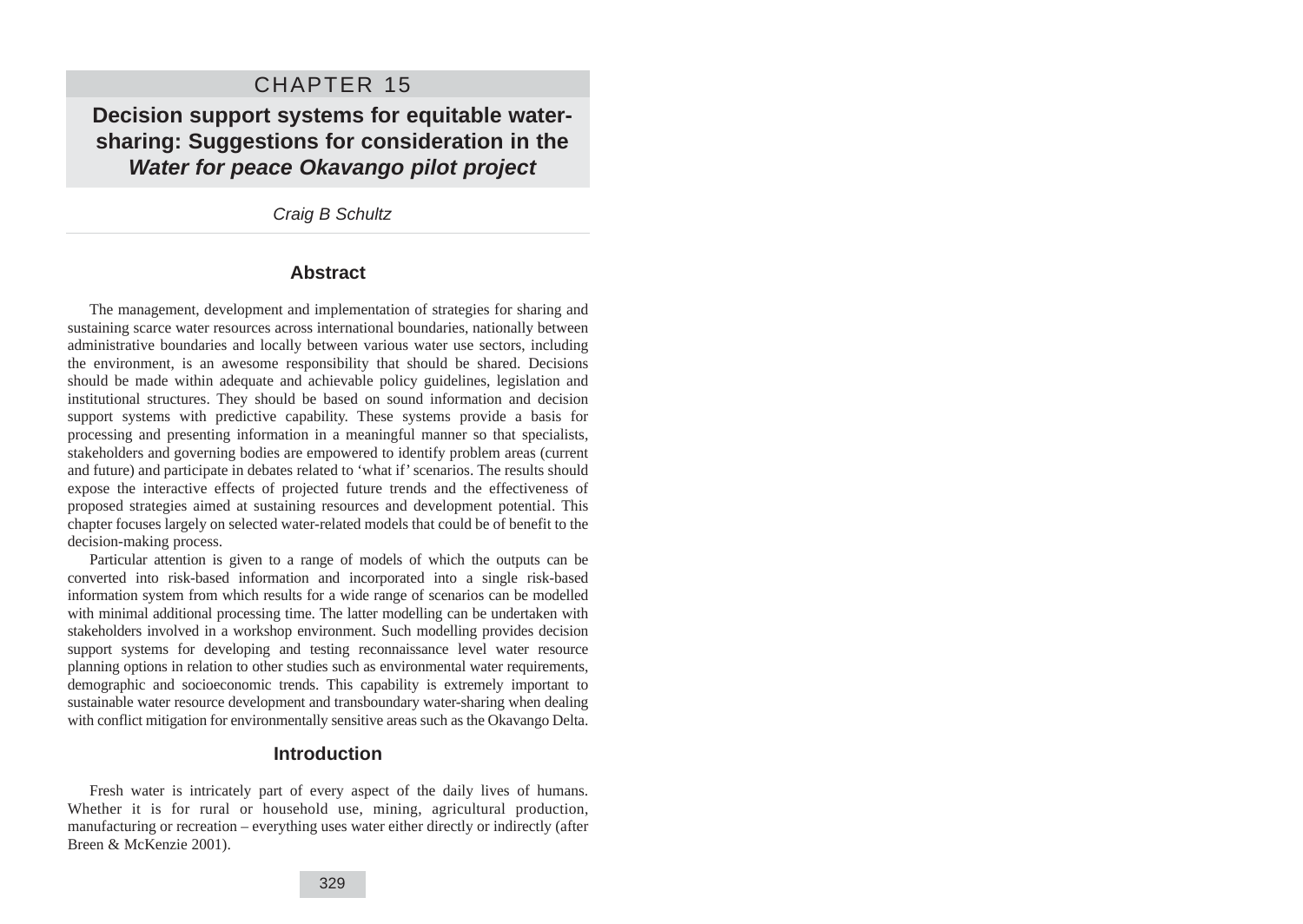When considering the location of the Okavango Delta and its naturally occurring freshwater resources within the predominately arid and semi-arid country of Botswana, the continuous human pressures to exploit these resources are easily understood. This presents a massive challenge to those who not only appreciate that the region is a vital heritage site of ecological importance, but also recognise other responsibilities such as the need to provide clean water to local areas, as well as to resolve water problems in areas further afield.

The responsibility of sustaining the delta extends well beyond environmental managers. It also rests heavily on water resource managers, politicians, local inhabitants, inhabitants in the upstream catchment areas and all other interested and affected stakeholders, whether government agencies, private sector agencies or concerned international bodies.

Informed decision-making and the formulation of appropriate strategies for sustaining water resources, the ecology and any of the natural resources require:

- appropriate monitoring and acquisition of information from a wide range of relevant disciplines;
- participation of stakeholders supported by specialists with local knowledge from a wide range of relevant disciplines;
- a means of rapidly processing and presenting the information in an integrated manner that is easily understood and serves to highlight issues that need to be addressed;
- decision support systems that provide a basis for testing and interpreting 'what if?' scenarios so that strategies for future management, planning and development can be tested and the implications understood; and
- clearly defined laws and policies that essentially serve to provide further guidance to decision makers and stakeholders involved in evaluating the acceptability of proposed strategies.

These concepts are embodied in and expanded upon in several water resource management approaches including, for example, the National Water Act of South Africa (1998).

This chapter focuses on a small component of the process by providing suggestions for decision support tools for the management, development and conservation of water resources to achieve the sustainable utilisation and equitable sharing of water. It is important to emphasise that the equitable sharing of water implies the sharing of water between requirements for humans and for the environment, as well as locally between water-use sectors, nationally between administrative regions and internationally between countries with shared catchments.

Further, it must be stressed that there are no readily available software packages that serve as decision support systems that can provide total coverage of all interrelated components within a systems framework covering all relevant disciplines. A wide range of models, data management facilities and geographical information systems, however, do cover some of the main components and can be used to make meaningful contributions towards the decision-making process.

The decision support processes and facilities presented in this chapter are not intended to be prescriptive for ongoing work in Botswana, but rather to serve as guidelines with examples of the types of decision support models that are available.

The following section briefly summarises a typical decision-making process so that the context within which hydrological models are used as decision support tools can be understood. Thereafter, a few selected models that may be of relevance to future studies of the Okavango Delta are presented.

A few engineering options are mentioned towards the end of the chapter. These options are controversial and are only listed to highlight the importance of good information and decision support systems in making informed decisions on the basis of an improved understanding of the implications involved. This will assist in contributing towards integrated water management aimed at ensuring that the ecology and natural resources are conserved in a manner that also sustains future socioeconomic development.

## **The decision-making process**

Some components of a possible decision-making process for water projects are illustrated in figure 1. The figure depicts the decision-making process as a pyramid based on a foundation of information. The information is processed and simplified in a vertical direction towards decision and policy makers. Formulated policies and any decisions related to strategies, planning or management are again passed in a downward direction with detailed planning and implementation occurring in the central regions shown on the pyramid. This continuous upward and downward exchange of information and decisions is an essential part of the planning and management process. Scope for stakeholder involvement exists at all levels, however, the bulk of the opportunities for stakeholder involvement lies in the formulation of policies, reconnaissance planning, the provision of support to information-gathering phases and some opportunities to comment on or challenge the implications of final designs. Shown on the right-hand side of the pyramid are some of the hydrological models generally suitable for use as decision support tools in Southern Africa. Several of these models are not suitable for interactive use in the stakeholder participation process. This is largely due to the time needed to set up input information, run the models and prepare suitable outputs for presentation to stakeholders. This applies particularly to stochastic type systems models such as the *water resource yield model* (WRYM) and the *water resource planning model* (WRPM) (DWAF 1998), but also to the historical time series-based models (for example, the ACRU model – Schulze 1995; and the WRSM90 model – Pitman  $\&$ Kakebeeke 1991). They can be used to generate reasonable results for water resource studies, however, provided that results are not needed within a very short space of time (a few minutes in a public participation forum).

331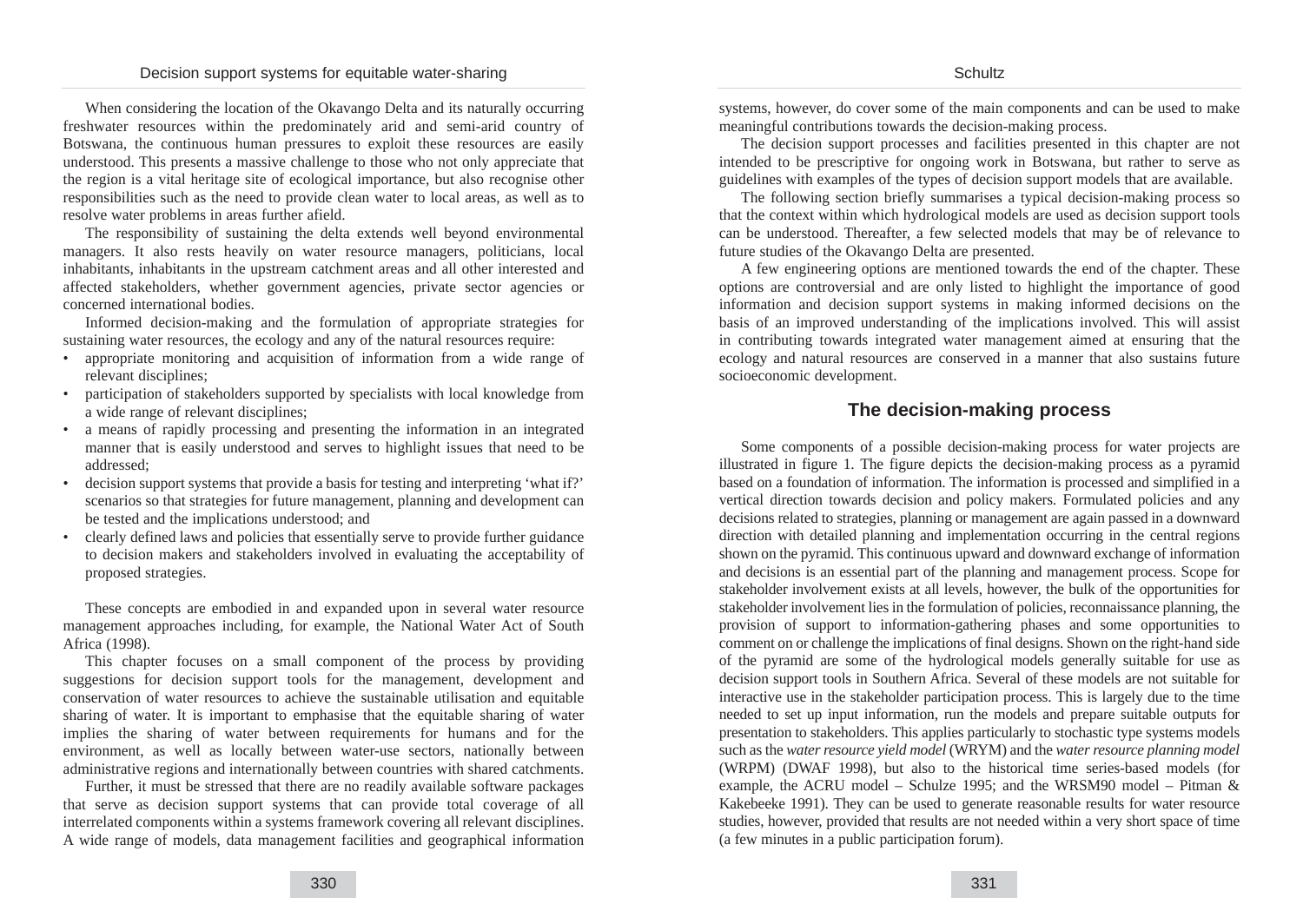An example of a model that is specifically designed as a decision support system for interactive use with stakeholders at reconnaissance planning stages is the *water situation assessment model* (WSAM) (Schultz & Watson 2002). Of relevance here is that the scope for stakeholder participation and high-level decision-making is very limited in the final detailed planning phases of project designs for construction purposes. More reliance is placed on the skills of a few professionals working within the constraints of policy guidelines set at higher levels. Stakeholder opportunities for revising policies and decisions generally decrease as the design processes move closer towards implementation phases. The importance of providing adequate information and facilities to derive suitable planning solutions at an early stage therefore cannot be overemphasised. Associated capacity-building must aim not only at professionals dealing with project details, but also at providing sufficient information to high-level decision makers so that they are empowered to make responsible decisions, particularly when dealing with policy formulation and approving management strategies or the implementation of specific projects. Some items for consideration in decision-making, policy formulation and capacity-building within the context of integrated water management are illustrated in figure 2.

The decision-making process is relatively complex and the philosophy of integrated catchment management is difficult to achieve in practice. For the purposes of this chapter, the process is simplified into quantifiable water balance, geographical and institutional aspects. The focus of this chapter is mainly on quantifiable water balance aspects, but other aspects that are also of importance will be mentioned where applicable.

From an institutional and implementation perspective, the decision-making process should consider the:

- institutional framework:
- information management;
- policy and strategy development;
- water-use regulation;
- auditing processes;
- stakeholder involvement;
- capacity-building;
- sustainable development for all sectors; and
- physical implementation and water availability.

From a geographical perspective relevant to the Okavango Delta, the following areas can be distinguished:

- The catchment draining towards the delta: this area can be subjected to land and water-use changes, affecting the inflow to the delta. The relevant rivers cross international boundaries. Most of the water originates in Angola, but contributions from other areas such as Namibia and Botswana also occur.
- The Okavango Delta itself: this area has its own environmental and human water requirements and is situated mostly in Botswana.

#### Schultz

## **Figure 1**

**Simplified decision-making process** 



• Other catchment areas: water resources in various parts of Botswana and neighbouring areas are or may become inadequate, resulting in pressure being applied to consider water transfers out of the Okavango Delta.

The natural climate and main water balance components that need to be considered include:

- the natural climate and hydrology;
- water requirements (natural and human purposes);
- water resources (natural as well as for present and future development options);
- water distribution systems, losses and water conservation effects;
- streamflow reduction and enhancements due to land-use changes;
- return flows:
- water quality:
- sediment; and
- climate change.

The natural variability of streamflow affects the levels of supply assurance in the water balance. This variability is influenced largely by climate. Recent concerns about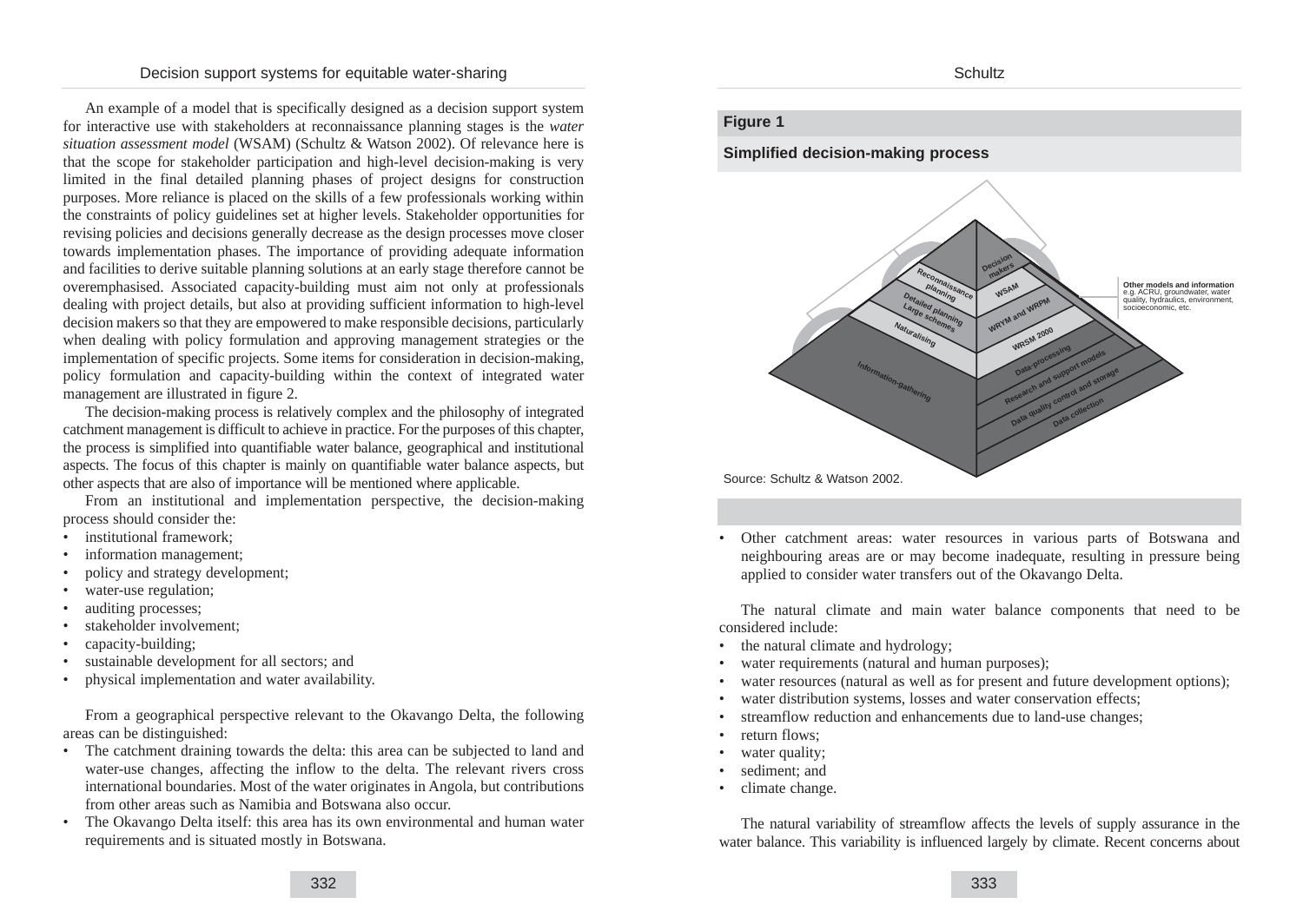## **Figure 2**





climate change introduce uncertainties in the present understanding of natural variations. Possible climate change impacts in the study area should therefore be investigated. Socioeconomic and demographic trends must also be studied as they affect the land and water-use requirements. These impacts on the future water balance need to be understood relative to scenarios of water-related strategies for dealing with the changes. Strategies need to be developed for proactive planning and revised as the validity of projected trends become more apparent in time. Hydrological models provide a means of quantifying and identifying imbalances between water resources and water requirements.

Selected hydrological models are therefore presented below. They focus on relevant water-related components and were selected because of their suitability for applications in the geographical areas mentioned above. One of the models can use information extracted from the other models after it has been reduced to probable water yield relationships. This model has rapid scenario definition facilities and output generating capability so that it can be used together with stakeholder involvement for presenting, developing or revising strategies for local, regional and international water resource management, sharing and development.

## **Hydrological models**

## **The ACRU model**

The development of the Agricultural Catchment Research Unit (ACRU) model first commenced in 1981 at the University of Natal in Pietermaritzburg, South Africa. The first version of the model was released after five years based on a report by Schulze (1984). Research, model development, testing and refinement efforts have been ongoing since then. This process has been funded largely by the Water Research Commission (WRC) of South Africa. The model provides a sound basis for quantifying the impacts of land-use changes on runoff.

ACRU is a distributed, conceptual, physically based, multipurpose model outputting, among others, daily runoff elements (stormflow, baseflow), soil moisture, seasonal crop yields, sediment loads, and more. The model inputs comprise measurable information describing climatic, pedological, land-use, hydrological and spatial characteristics, which are accounted for in a logical manner representative of the dominant physical processes affecting rainfall runoff relationships. This ability enables the model to provide reasonable answers for ungauged catchments and predictive capabilities for flow-related changes due to changes in land and water use within a catchment. Alternative models such as the Pitman type monthly models (e.g. WRSM90 – Pitman & Kakebeeke 1991 – and WRSM2000 – Pitman et al 2000) can also be used to predict some land-use change impacts (e.g. irrigation), but the predictive capability of the ACRU model to deal with issues such as overgrazing, afforestation, eradication of alien vegetation, and others, is superior to that of the latter models. ACRU has the added advantage of also modelling sediment loads.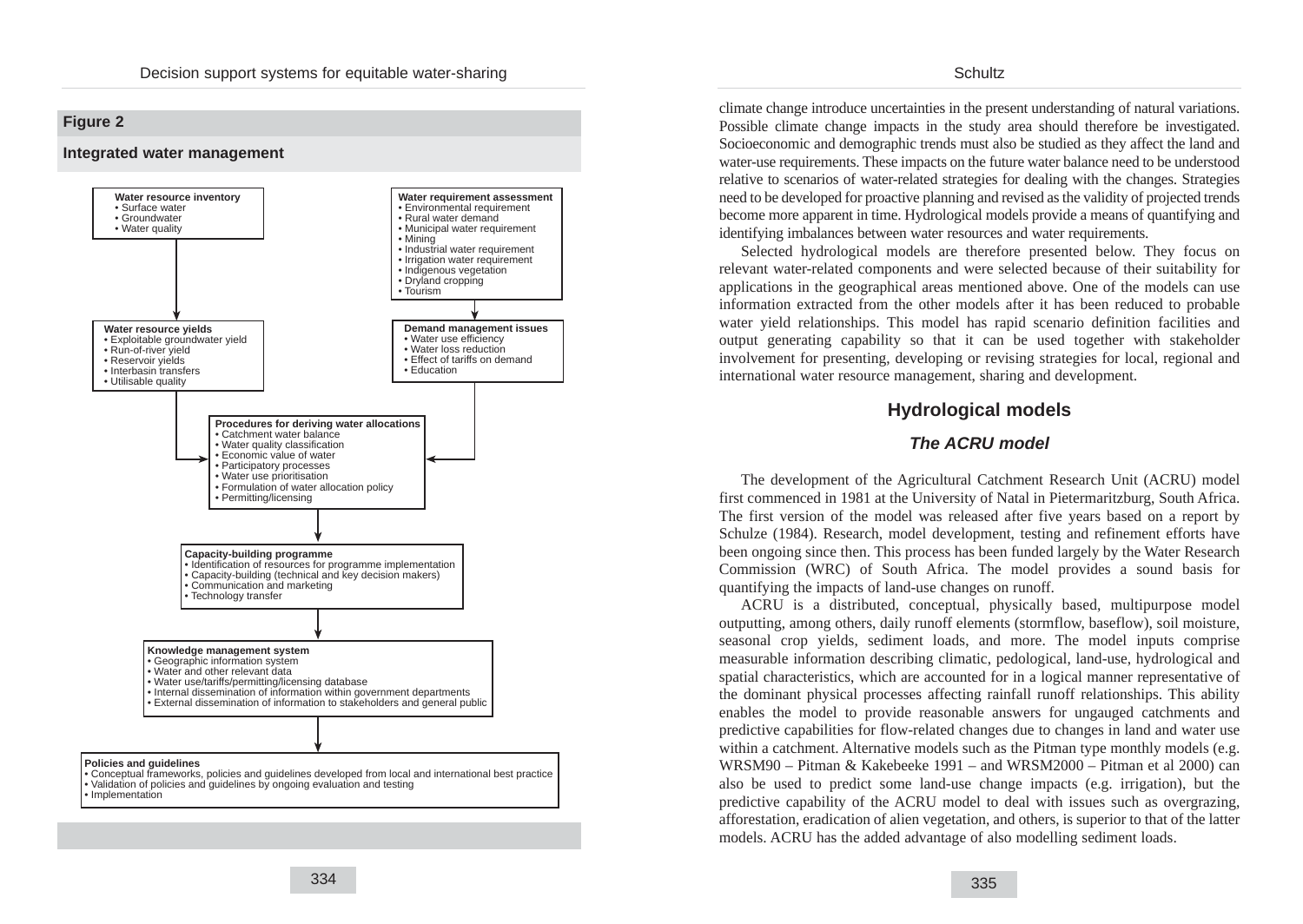Outputs of runoff and sediment from the ACRU model can also be used in the Hydrological Simulation Program-Fortran (HSPF) model to provide capability for inchannel hydraulic and water quality modelling (Jewitt & Gorgens 2000). The main processes included in the ACRU model are shown in figure 3.

The ACRU model could be considered as an option, together with the HSPF model, for predicting the impacts of any future land and water-use activities in the catchment areas upstream of the Okavango Delta. Such impacts could result, for example, in a reduction of inflows to the delta. The hydrology of the Okavango Delta should only be modelled after quantifying the inflows based on various scenarios of upstream development.

## **Wetland models**

The volume of water in the Okavango Delta at any point in time reflects the ongoing changes in its mass balance as a result of inflows (natural runoff and rainfall) and outflows (evaporation, seepage losses, water-use abstractions, among others). The areas inundated with water depend on the surface morphometry, and the attenuation effects of the natural channels on inflow hydrographs as affected by channel size, shape, roughness and gradient. The actual characteristics of the natural streamflow entering the dendritic configuration of channels in the delta are significant to the ecology and surrounding vegetation, not only in terms of the flow magnitude, but also the frequency and variability of flow occurrences. Associated characteristics include individual flood hydrographs, seasonal variations in flow, occurrences of droughts and floods, as well as variations in other factors such as sediment loads and water quality.

The *ACRU model* provides a wetland component capable of dealing with most of the hydrological aspects affecting the mass balance of water in a wetland. This component includes features such as inflow hydrograph attenuation, evaporation from open surfaces, transpiration from riparian vegetation, rainfall onto the wetland area, and losses to or gains from underlying aquifers and outflows from these features. The morphology of the wetlands and associated effects of increases in ponded surface areas are also accounted for. From a hydraulic perspective, the model development focused on a single channel rather than a dendritic pattern of channel networks. This is not ideal for the Okavango.

Very similar features are included in the purpose-built *Mauritian wetland model* (Schultz & Dube 2002). When studying large flood events, unit hydrograph type models such as *HEC-HMS* in combination with *HEC-RAS (*Haested methods) are better suited for dealing with the open channel hydraulics and the off-channel storage areas that control the extent of the flooding. This latter modelling approach has been shown in various projects to provide reasonable results relative to measured water depths along river reaches and also of the extent of flooding over adjacent floodplain areas as measured by satellite images. This was confirmed in recent studies of large

## **Figure 3**

#### **ACRU agrohydrological model**



flooded areas along the lower reaches of the Limpopo River in Mozambique (Barnes et al 2001). It is suggested that the Mauritian wetland model could be used in conjunction with hydraulic models to understand the hydrodynamics of the Okavango area in response to the characteristics of the inflow hydrograph and local climate. The hydraulic modelling provides an important means of estimating the spatial distribution of water as it flows into the swamps. The wetland models provide information relevant to dynamic changes in the mass balance. Complexities associated with changes in sediment loads and shifting channel morphometry, especially in the delta areas in the northern parts of the swamps, present major challenges to any modelling efforts.

Changes in the inflow characteristics are sensitive to the climate and the extent of changes in land and water-use practices within the catchment areas draining towards the delta. As mentioned earlier, these can be modelled using ACRU. Another important component of the mass balance of the swamps is the volume of water abstracted for human purposes. Particular concerns are related mostly to the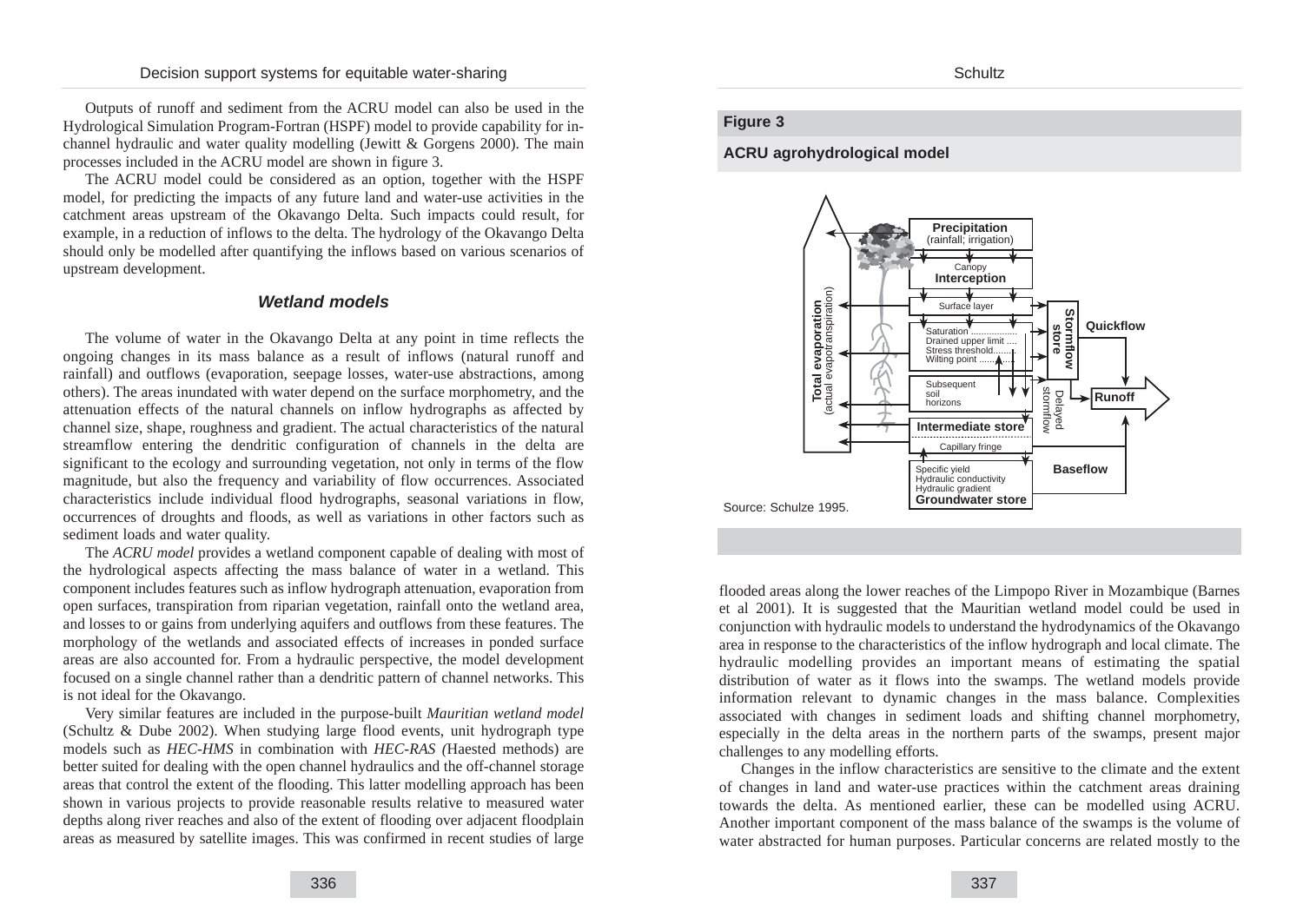## **Figure 4**

#### **Schematic representation of the Okavango swamps**



Source: Schultz & Dube 2002.

possibility of future developments of large water transfer schemes. The possible need for and the magnitude of future abstractions or water transfers out of the swamps can be predicted using systems models. These models can also provide a powerful basis for evaluating alternative schemes so that abstractions can be avoided or minimised.

It is important to emphasise that systems models as presented below are not intended for use in understanding the water resources of the swamps themselves. This must be done using the hydraulic models discussed above in combination with the dynamic mass balance type wetland models. The latter models should be used in combination with ecological studies to understand the criteria under which certain voumes of water can be transferred out of the swamps and the extent to which upstream water use should be prevented. System models provide a basis for evaluating water resource development options in surrounding areas and ascertaining whether it is actually necessary to transfer water out of the swamps.

## **Systems models**

The Okavango Delta contains vast volumes of water. However, the water is spread over a relatively large flat area and the resultant depth of water is seldom more than one or two metres. Abstractions could therefore have a significant impact on the spatial extent of this ecologically important area. The ongoing and increasing need for water in surrounding countries, however, is significant. Strategies for meeting water requirements to alleviate poverty, accelerate development and sustain development potential are required. Specific areas that could be served by water from the delta include Namibia (especially Windhoek), the central and southern portions of Botswana, as well as the rapidly developing eastern portion of Botswana. The eastern portion of Botswana contains multiple dams and water transfer schemes as depicted in figure 5. Some examples of viable alternative water resource options include the already proposed Lower Shashe Dam, groundwater resources and surface water resources from rivers further away such as the Orange and the Congo rivers.

The costs of developing large transfer schemes and dams are often excessive and optimal solutions need to be sought, especially if several countries are involved. The optimisation of development strategies and the operational sharing of water can be achieved using systems models. Ecological water requirements must be clearly understood and allowances for this must be included in the modelling approach. Systems models are well suited for dealing with complex schemes consisting of multiple reservoirs, interlinked water transfers and a large number of water-use abstraction sites. Typical examples include the WRYM (DWAF 1998) and the WRPM. These examples are based on the ACRES reservoir simulation model (ARSP) and are described briefly below.

The WRYM model is designed to assess the long-term yield capabilities for an assumed constant level of development. Operating rules for managing water resources are defined in a manner that prioritises allocations according to volumes of water available at each source, criteria for introducing water restrictions and criteria for preferential allocations of water to certain users. The operating rules and (if applicable) the systems infrastructure are adjusted in order to devise strategies for supplying water at acceptable levels of assurance.

The WRPM model is similar but more complex and accommodates changing water use and systems configurations in time. It also focuses on short-term yields, as well as water quality. These two models can utilise historical or stochastic flow information. Model results are interpreted relative to water supply yields, as well as the associated levels of supply assurance or risk of failure to supply.

The significance of systems models to the water resources of Botswana is that they can assist in determining the yields and operating procedures for dams such as the Shashe and Gaborone dams and any potential future dams such as the Lower Shashe. By incorporating groundwater yields into the system as well, the required additional water from other sources can be understood relative to projected future yields for various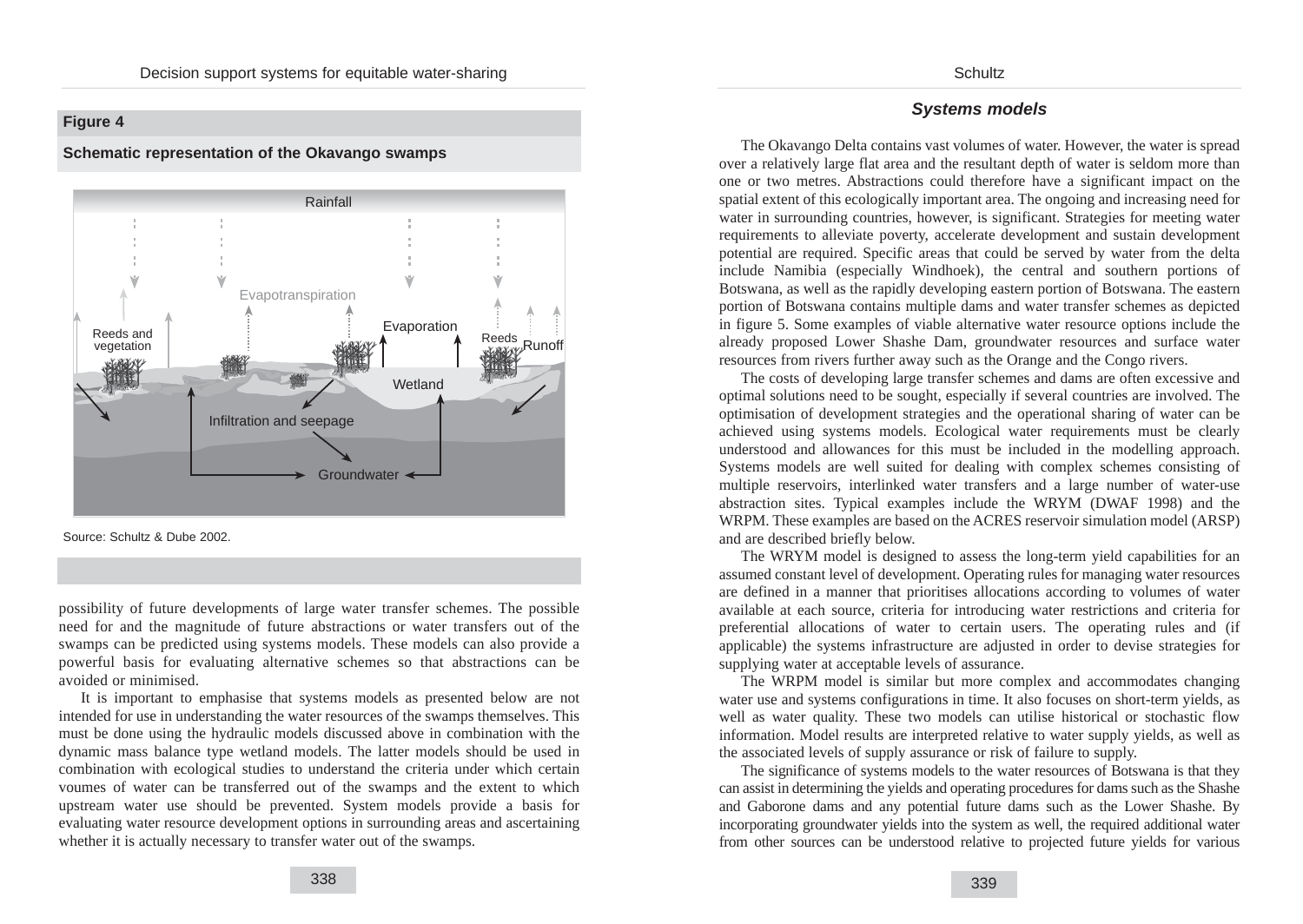## **Figure 5**

**Integrated water supply system of eastern Botswana (schematic layout)**



scenarios of future growth that impact on water requirements. This would provide an indication of the necessity to obtain additional water from other sources such as water transfers from neighbouring countries or (possibly?) the Okavango Delta. This process requires regular updating as socioeconomic and demographic trends continue to evolve. The Department of Water Affairs (DWA) of Botswana have adopted similar strategies in the past using other models such as the Monash model used in the development of the Botswana National Water Master Plan (SMEC, WLPU, SGAB, 1991).

A disadvantage in the use of systems models is that they are time-consuming and expensive to apply. The results are also difficult to interpret and to explain to stakeholders who have not had specialist training or have acquired experience in the use of these models. However, once established, the information from the systems models can be expressed in terms of levels of supply assurance for yields from dams and levels of supply assurance for run-of-river yields. This information can then be incorporated into mass balance models intended for use in communicating with stakeholders.

One example of a method of empowering stakeholder involvement at an early stage of water resource planning and the development of strategies for equitable water-sharing, is the *water situation assessment model (WSAM)* (Schultz & Watson 2002). This model is specifically intended for use in a workshop environment together with stakeholders so that reconnaissance-level 'what if' scenarios of future growth and development can be tested relative to user-defined strategies for meeting future requirements. Its application necessitates prior application of other models such as the monthly Pitman type or daily ACRU models to understand land-use impacts followed by systems models to define stochastic yield relationships. WSAM is summarised below.

#### **Water situation assessment model**

The water situation assessment model (WSAM) provides a means of simulating, at a reconnaissance level, options for local and interregional water resources development, as well as interstate water-sharing. The model was developed by the Department of Water Affairs and Forestry (DWAF) of South Africa with support from several consultants, including ARCUS GIBB (Pty) Ltd.

Existing models used for detailed planning and water resource management are time-consuming to apply and results are difficult to interpret. As such, the models are not well suited for reconnaissance-level evaluations with stakeholder involvement in a consultative workshop environment. Such workshops ideally require that results for 'what if' questions should be made available within a few minutes in response to the questions. This is particularly relevant to debates concerning present and future options for water resource development, management, planning and conservation. WSAM was developed to assist the DWAF in water resource planning and in contributing to the development of the National Water Resources Strategy. It serves as a decision support tool to quantify surpluses and deficits at local, regional and national scales, as well as to undertake scenario analyses. While the model is user-friendly and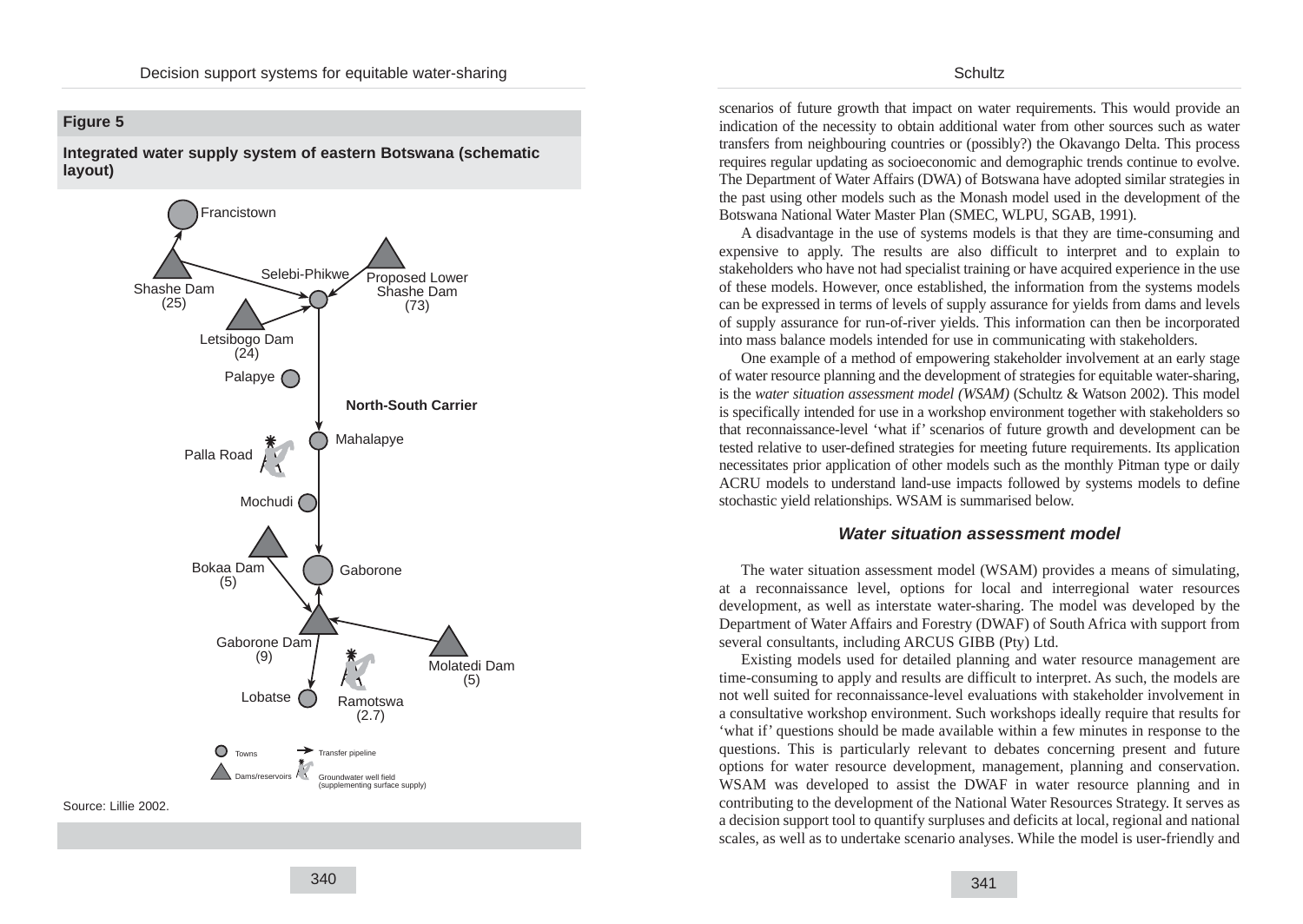based on state-of-the-art software technology, the challenge of producing and interpreting results for a large number of catchments and sub-models still necessitates that model users should preferably undergo short training courses. This does not imply that persons who have not attended the courses cannot meaningfully participate in workshops in which the model is used.

The model uses a database representative of water-related information for a whole country and any adjoining drainage areas in neighbouring countries. It is able to address questions related to scenarios of future conditions and strategies for water resource development, planning and management. Effective involvement of stakeholders is possible because the model is capable of providing rapid feedback to questions that could arise during a consultation process without the need to resort to further lengthy studies.

The model is structured to accommodate an interlinked flow system consisting of catchments and water transfer schemes. Outflows from upstream catchments form input into the next downstream catchment. This water, together with runoff originating in the catchment, imports into the catchment and supplies from groundwater, determine the total water resources of the catchment. Water-use abstraction requirements, ecological water requirements, streamflow reduction activities and exports from the catchment are the main water-use components impacting upon the catchment's water resources.

Once all the demands and available resources of each catchment have been quantified, a risk-based balance is done in terms of water resource yield capability and water requirements. This provides a spatial indication of surplus and deficit conditions for a particular level of supply assurance.

The manner in which various sub-models and flows are linked within a single catchment in the model is described below and summarised in figure 6.

Model calibration is not required as the model relies heavily on inputs from other models. However, users do have the opportunity to alter model parameters via change list functions, should they disagree with the results presented. Facilities are also provided for adjusting parameters to reflect scenarios of future conditions.

In WSAM simulations, consumer water requirements are supplied from groundwater, rivers or dams, but can also be obtained directly from imported water. Allowance is also made for maintaining a human and ecological reserve. Natural and infrastructure-related losses are also accounted for where relevant. The following water requirements are included in the model:

- The *human reserve* provides for maintaining a minimum per capita daily water supply for meeting basic human needs as a first priority.
- The *ecological reserve* also receives priority in the WSAM allocation of water resources. The modelling provides a means of identifying the water resource impacts of maintaining the ecological reserve.
- The allocation of water resources to those *bulk users* that are of strategic importance in maintaining the economy of a country, for example, power stations, are the third

#### Schultz

### **Figure 6**

### **Model structure**



Source: Schultz & Watson 2002.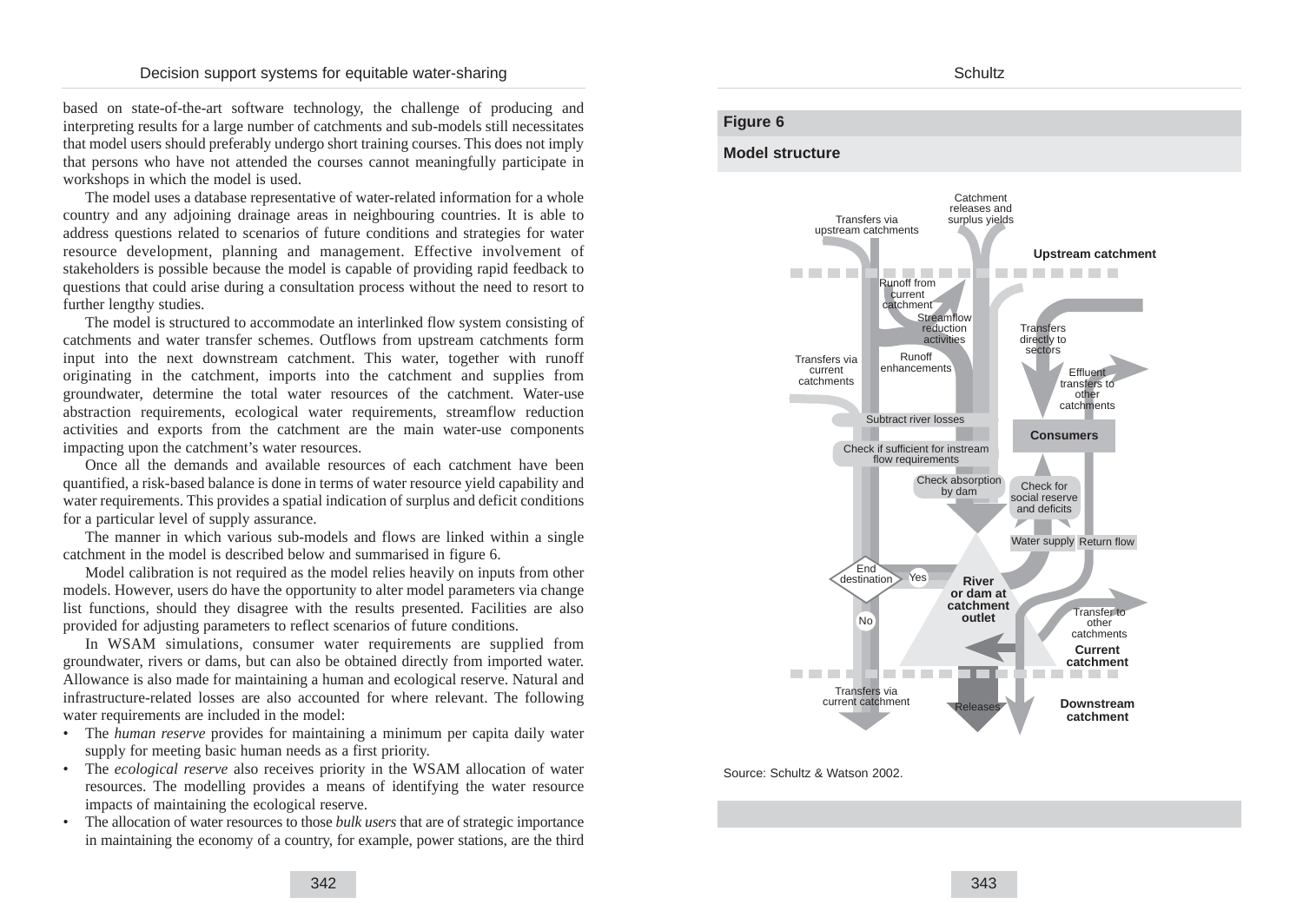priority considered in WSAM. The requirements of the remaining water-use sectors receive equal priority in the model's allocation of water resources.

- The *urban* water-use sub-model distinguishes two major components of urban water use: direct urban water use, which is mainly driven by population and levels of service, and indirect urban water use, which is the total of industrial, commercial, institutional and municipal water uses.
- *Irrigation* water use is determined by factors such as climate, leaching requirements, conveyance losses, irrigation efficiency, crop type, among others.
- *Rural* water use is driven primarily by population and per capita water requirements. It also includes components for water used by livestock (including game) and subsistence irrigation.
- *Return flows* from water demands are calculated individually for each sector. The volumes are adjusted in cases where water demands cannot be fully supplied. The return flows can be reused within the catchment of origin, or allowed to flow to the downstream catchment.
- *Hydropower* is incorporated, where relevant, to reflect the volume of water released from dams for the purpose of generating hydropower.
- *Streamflow reduction and land-use related impacts* include those land-use activities that reduce runoff. Examples include forestry, dry-land agriculture, alien vegetation, groundwater abstraction (which reduces base flow) and evaporation from farm dams. Natural river losses are also accounted for.
- *Water resources* include three main components of water supply. These are surface water, groundwater and interbasin transfers. Benefits are also obtained from the reuse of return flows.
- The utilisable *surface water* in a catchment is affected by the surplus yield available from upstream catchments and the contribution to yield from natural runoff generated within the catchment after adjustments for streamflow reduction activities.
- *Groundwater* resources are modelled to supply water directly to water demand sectors (rural, urban, etc). These resources are based on the exploitable groundwater potential, which takes into account the characteristics of aquifers as well as the influence of hydraulic conductivity.

## **Issues addressed in the water situation assessment model**

In developing the WSAM, several challenges were encountered. Some of these are briefly described below.

## **Hydrological timeseries problem**

The estimation of available water resources for a particular area at a given level of assurance necessitates the use of long-term timeseries data. In the case of South Africa, this has been done in separate studies for more than 2,000 catchments using approximately 80 years of flow data. Simulations of this nature, however, are simply not possible within the timeframe of a few minutes in a boardroom and the data constraints of an average desktop computer. It can only be done if the statistics of the timeseries information alone are used in the simulations. This is achieved by replacing the conventional modelling of the natural hydrological timeseries with a method of gross yield accounting. In this process, the gross yields are presented as percentages of mean annual runoff using catchment specific storage-draft-frequency characteristics. Further, the run-of-yields are reflected by the flow duration frequency characteristics of rivers. Only the parameters describing the relevant relationships for various levels of supply assurance are stored in a model.

### **Multiple users**

It is recognised that a wide range of users from different backgrounds and disciplines, and with varying levels of experience and competence are likely to use the model.

The model is therefore based on a Windows environment. Transparency of the model operation is provided by online displays of the model structure and the equations used to calculate output parameters.

Different users and user groups are likely to focus on different areas of interest and have their own output requirements. The model is structured to enable users to define, for output purposes, their own spatial areas of interest. They may also select parameter groups that are relevant to them and customise the appearance of their output tables and graphic results. Specified areas of interest and parameter groups can also be used in the definition of potential future conditions and the management of scenarios.

Stability of base data in a multi-user environment is ensured by means of change lists. Change lists allow users to modify model inputs in order to correct errors, update parameters with improved estimates, or perform sensitivity analyses by varying the input values and comparing run results. Multiple change lists may be included in a particular model run, and each list may be named and stored for later use. The change list facility enables independent studies to keep work comparable. It allows flexibility in model runs while maintaining an unmodified base dataset.

## **Area-type conversion**

Users of water-related information often require outputs based on administrative boundaries rather than on catchment boundaries. Examples of such boundaries include international boundaries, provincial boundaries, water management areas and water boards.

The model accommodates such areas by apportioning parameter values between adjacent administrative areas for situations where the administrative border cuts across a catchment. Simulations are conducted on a catchment basis and parameter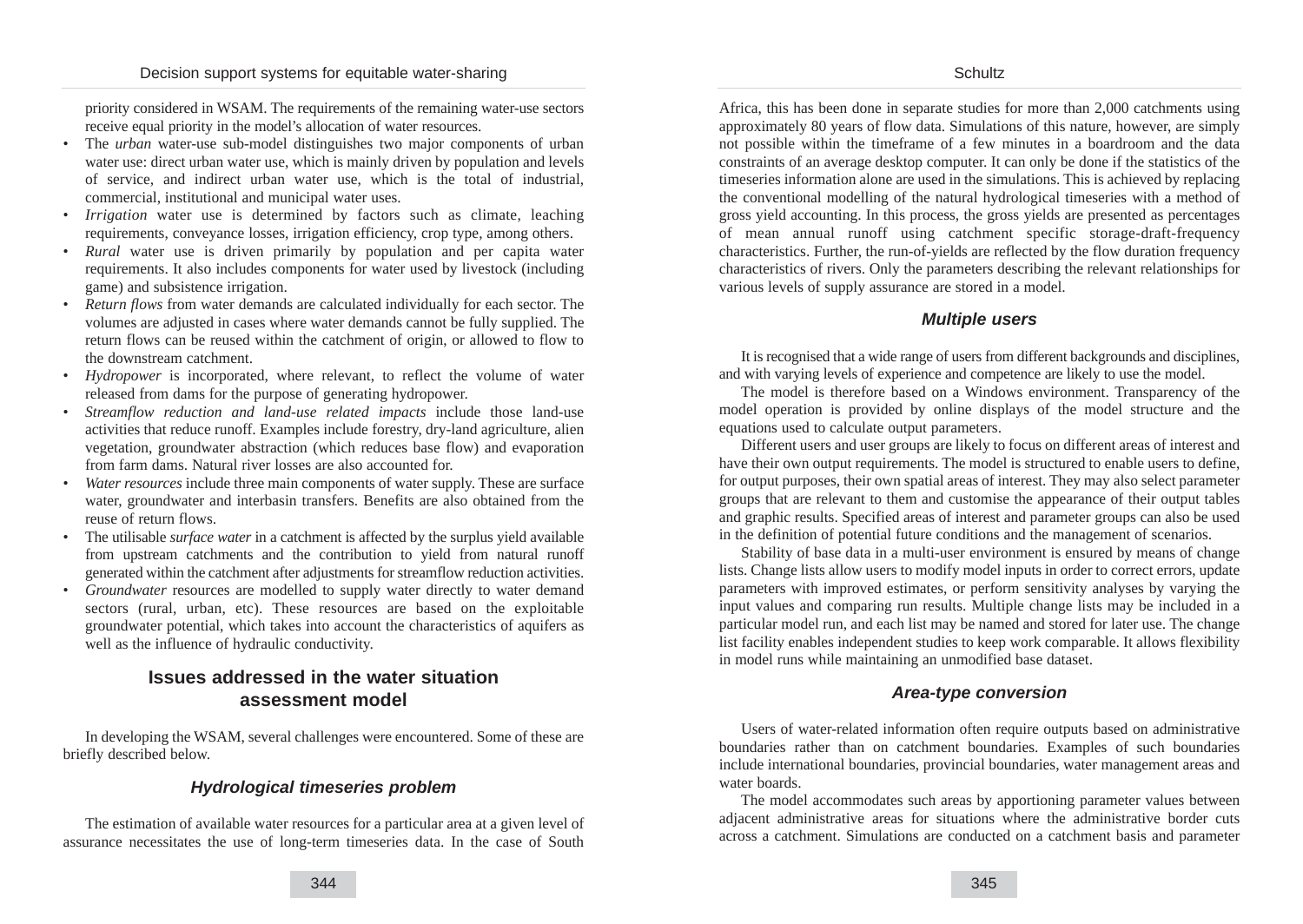values for an administrative area are derived according to the relative proportions of catchments occurring within the administrative area. These values are combined to produce a single value for the administrative area.

### **Data management**

Data management is complicated by the use of a large number of parameters (about 400), numerous sub-catchments (about 2,000), and large variations in the quality of the data.

The number of parameters used in the model has been kept to the perceived minimum required to produce meaningful results for each modelled process. Considerable quantities of data are avoided by replacing timeseries data with parameters to describe relevant equations depicting the main characteristics of the data.

Data management is simplified by presenting a complete dataset for all parameters for only one predefined base year. Changes in data values subsequent to this year are defined by parameters describing annual growth rates rather than storing separate values for each year. This approach also facilitates the definition of future scenarios. Model outputs are therefore provided at user selected points in time. The use of a base year of predefined data provides a stable set of data for comparative purposes from which all users can make their own future projections. The base dataset can be updated by a coordinating body from time to time and redistributed to all users.

Access to information on meaningful parameter ranges and the significance of changes in these values in terms of the sensitivity of the model outputs assists the user in evaluating the data. This is further enhanced by documented guidelines for data preparation, as well as appropriate error-checking and warning messages for unrealistic values. The quality of the input data can be colour-coded in output tables to assist in identifying problem areas associated with poor quality data.

Inconsistencies in the accuracy of available data are easily accommodated in the model and poor quality information can be updated as improved information becomes available. All data values are accompanied by metadata that provides additional information on the source and accuracy of the information.

The metadata also makes it possible to report on the reliability of the parameter values together with the model results, and provides a structured way of improving the results. In particular, metadata may be used to identify which of the parameters have low reliability. These parameters may be targeted for use in sensitivity analysis or for re-evaluation.

## **Scenario-based analysis**

Information related to future growth, supported by a library of planned schemes, enables users effectively to define and model scenarios of future conditions and to predict imbalances in water resources and water requirements. Examples of the types of information that can be studied separately or jointly in combined scenarios are ecological instream flow requirements, streamflow reduction activities, water resources, water use, hydropower releases and water quality.

Scenario-testing can be aimed at evaluating the following:

- identification of water-stressed areas and areas with surplus water;
- strategies for water resource development (e.g. dams, water transfers, groundwater and run-of-river);
- water demand management (efficiency, recycling and waste reduction);
- land-use management (forestry, eradication of alien vegetation, dryland agriculture);
- effects of population changes:
- effects of upgrading housing and levels of water services and sanitation;
- changes in international water-sharing agreements; and
- environmental requirements.

## **Potential applications**

The model has been developed for South African conditions as a decision support system for reconnaissance-level water resource management. It enables assessments of the present and future water situation by incorporating scenarios of growth, land-use and water-use developments, water resource planning, management and development. It can rapidly process large volumes of data and provide meaningful results from a wide range of data values of varying levels of accuracy. The parameters can be used to represent the majority of the land and water-use developments that are likely to be encountered in evaluating the status of water resources relative to water requirements.

The model provides a facility that could easily be applied to other countries or groups of countries, or even on a continental scale. For the Okavango study area, its largest benefit (if established for use in the area) would be in the provision of a decision support system for studying the entire water resource situation and development options for all countries involved. It provides transparency for all stakeholders to understand one another's needs and participate in the shared planning process. It is not a solution on its own and other ongoing studies, for example, of sensitive environmental issues and socioeconomic trends are essential.

## **Engineering options**

While the primary purpose of this chapter is to discuss decision support systems related to water-sharing, this section briefly summarises some remedial engineering options for accommodating worst-case scenarios if the dynamic water balance of the Okavango area becomes disrupted in future. All of these types of options can only be considered after careful assessments based on sound information and a clear understanding of the consequences. The problem can be simplified into three key scenarios from a volumetric water perspective: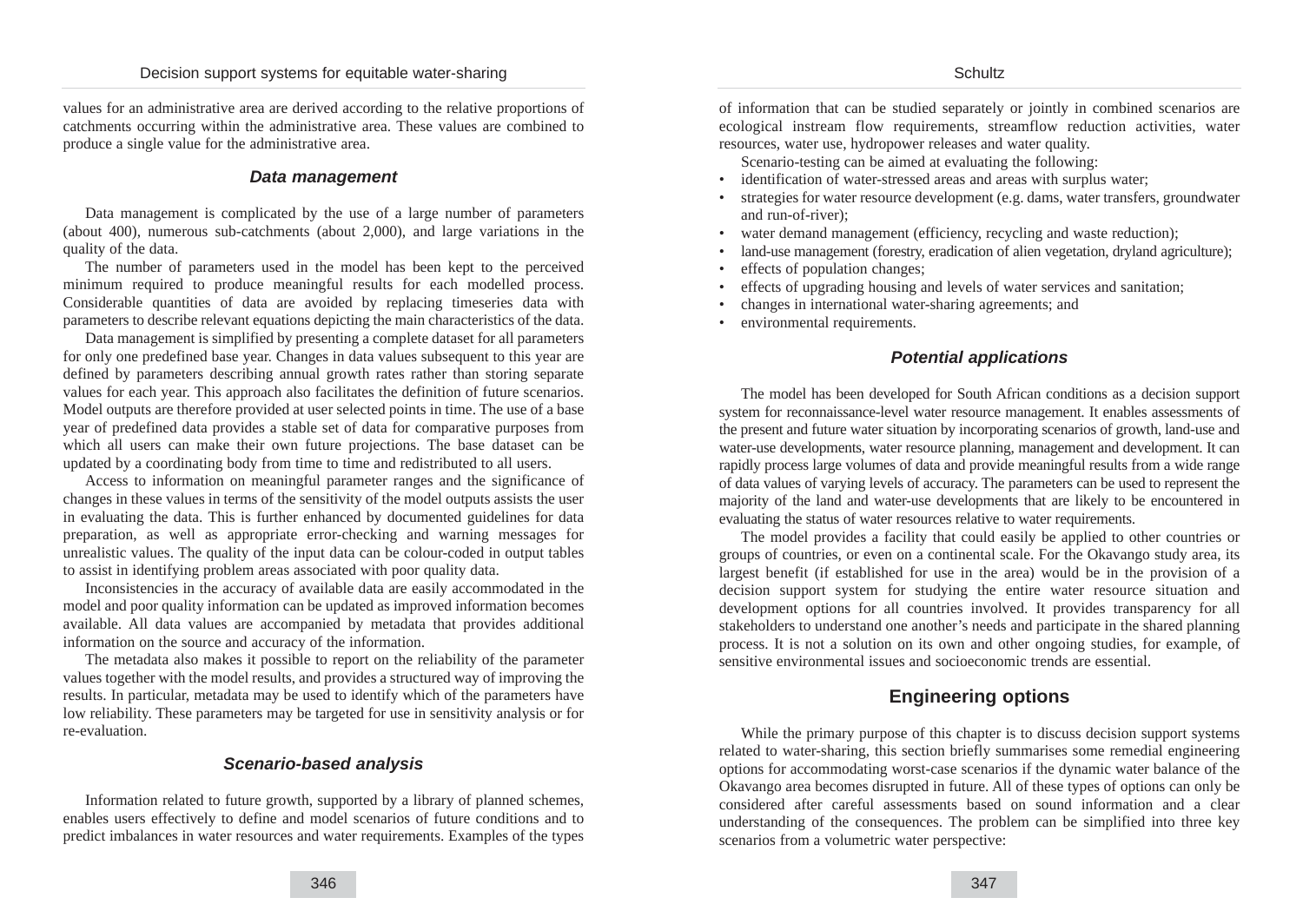- *Scenario 1:* A reduction (or unlikely increase) occurs in inflow to the Okavango Delta and a change in the natural variability of the inflow. This can be caused by upstream developments (e.g. irrigation schemes) and climate change.
- *Scenario 2:* A decrease occurs in the volume of water stored in the Okavango Delta due to abstractions or transfers of water out of the delta to other areas such as Namibia, or central and eastern Botswana.
- *Scenario 3:* A change in the volume of inflow, as well as in abstractions and transfers out of the delta can be caused if the swamps are used as a balancing dam for future water transfer schemes. For example, water could be transferred into the swamps from the Congo River and then transferred to other areas such as towns in Namibia.

For the first two scenarios, with no benefits from a transfer scheme into the Okavango Delta, the following types of solutions could be considered (none of them ideal from an environmental perspective):

- Sacrifice part of the delta area in order to preserve a remaining portion by redistribution of inflows. For this type of approach, some channels in the dendritic river system can be blocked off using floating sluice gates. The gates can be designed to sink out of the way during extreme floods or close particularly during below average inflow periods, thereby forcing more water first into a few channels deemed to be of higher environmental priority. This would sustain some habitat areas but impact negatively on others.
- Artificially reduce the widths of some channel sections to force smaller volumes of inflow to travel significant distances along selected reaches in order to ensure that water can flow far enough southwards to continue to maintain ecological areas in the southern parts of the delta. This could entail building relatively low artificial berms within the main channel, thus narrowing the channel widths in some areas. The height of the berms could be designed to concentrate low-flow volumes into smaller channels, but larger flows would spill into the existing wider channel during flood periods. This could possibly also result in serious erosion or sediment problems if not managed or designed correctly.
- Construct an upstream balancing dam to provide storage for additional water to be released into the delta during periods when this is essential from an ecological perspective. This dam could be replenished with water transfers from other sources, for example, the Congo River. This dam would be subjected to sediment problems and impact on the natural hydrological and sediment changes in the swamps.

In the case of the third scenario, the acceptability of the solution is uncertain due to the need to manage the dynamic variability of water in swamps in an ecologically acceptable fashion.

As in all cases, the environmental consequences of tampering with the fragile ecology of the Okavango cannot be ignored. Other issues such as the impacts on water quality, tourism and local inhabitants also need to be studied.

Schultz

Engineering solutions such as those mentioned above are highly controversial and should be considered as 'last resort' strategies. Potential impacts on other water users upstream of the swamps or transfers out of the swamps must be predicted in advance and thoroughly understood before proceeding or being prevented. The timely application of predictive tools to scenarios of future conditions is therefore essential. Under no circumstances should a gradual change in the hydrological regime be allowed to occur unnoticed until after the ecology has been disrupted and it is too late to initiate remedial water-use management or construct engineering solutions.

## **Climate change**

The ongoing impacts of air pollution and large-scale land-use changes such as deforestation in the Amazon basin are generally seen to be the major factors contributing to growing international concerns about climate change. It is also possible, however, that overgrazing and the removal of trees for subsistence purposes could have a further influence on rates of climate change in various parts of Africa.

The future magnitude of climate change and the associated implications for the Okavango swamps are unknown at this stage. It is therefore strongly recommended that future water resource management of the Okavango basin makes allowance for the possibility of climate change. Attention should focus on changes that could impact on evaporation losses from the swamps, the natural variability and volumes of rainfall in the catchment areas, as well as the changes in the natural inflow to the swamps.

## **Conclusion**

This chapter has focused broadly on a generic decision-making process that facilitates stakeholder involvement. The process advocates the need for adequate information and decision support tools that enable planners and stakeholders to address answers to typical 'what if' water-related questions. It is not intended to be prescriptive of specific approaches that should be used in Botswana, or other countries, but serves to highlight a set of models that could be considered for future use. An important point is that the type of decision-making approach described in this chapter often results in the decreased involvement of high-level decision makers and stakeholders as the planning stages of development and management move closer towards the final design and implementation. The latter phases are more closely controlled by locally focused officials and appointed professionals. This implies that an adequate understanding of the impacts (positive or negative) of development options should be sought at an early stage of the planning process so that they can be evaluated in time at all levels prior to detailed project design phases gathering momentum. This necessitates an integrated water management approach supported by tools with predictive capability and early implementation within a broader context aimed at sustaining and improving the natural environment, and socioeconomic